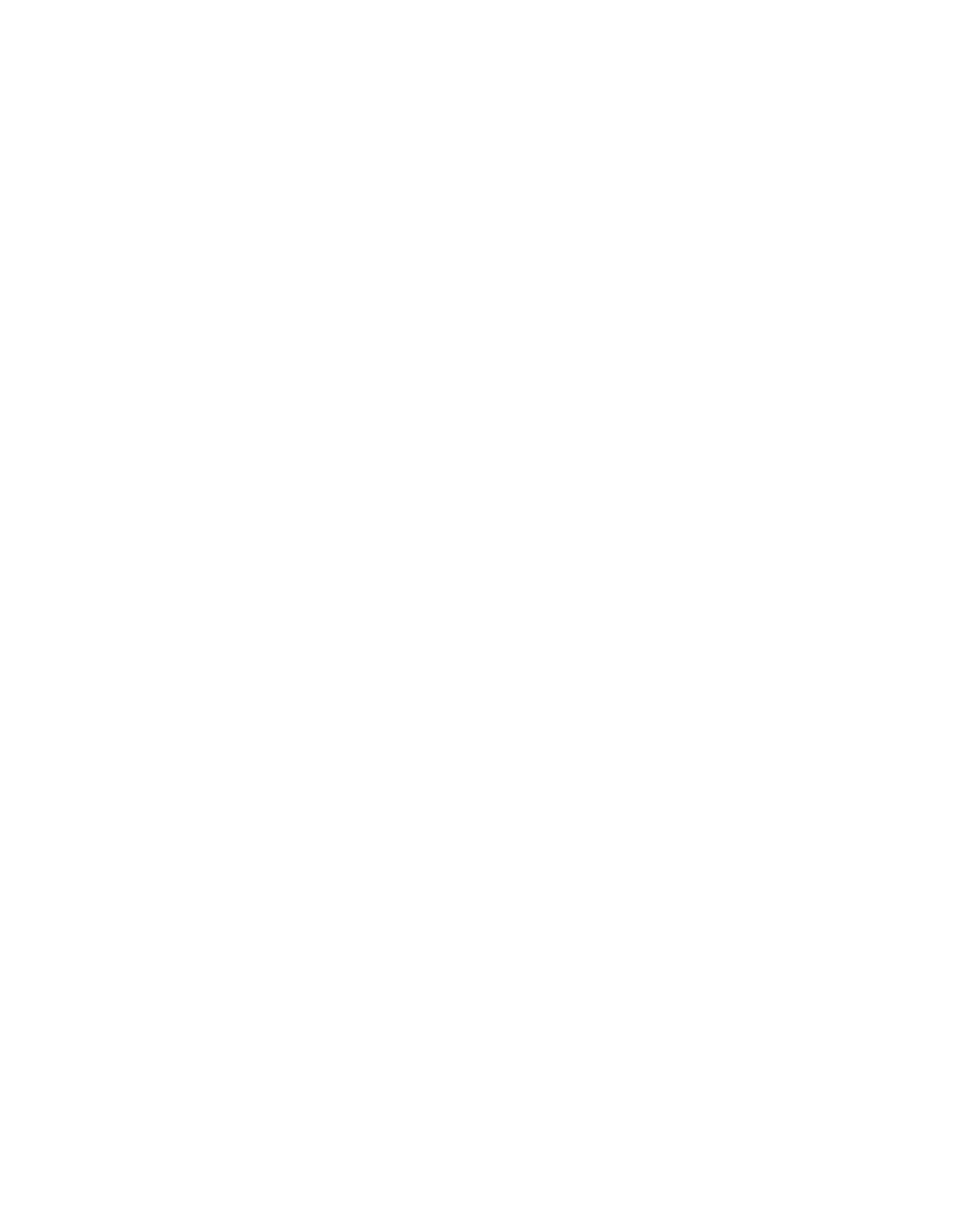## 172101

ZP7 Series Addressable MCP, RED, Flush Mount with EN54 Marking

### Technical Specifications

### **Electrical**

| <b>Electrical</b>                         |                                      |
|-------------------------------------------|--------------------------------------|
| Operating voltage                         | Loop 19.5 to 20.5 V                  |
| Physical                                  |                                      |
| Colour                                    | Red                                  |
| Physical dimensions                       | 93 x 89 x 28 mm (H X W X D)          |
| Net weight                                | 125 g                                |
| Material                                  | Moulded ABS                          |
| Material                                  | Moulded ABS                          |
| Colour                                    | Red                                  |
| Weight                                    | 125g                                 |
| Dimensions (h x w x d)                    | 93 x 89 x 27.5mm                     |
| Environmental                             |                                      |
| Operating temperature                     | -10 to $+55^{\circ}$ C               |
| Storage temperature                       | $-20$ to $+70^{\circ}$ C             |
| Relative humidity                         | 20 to 95% noncondensing              |
|                                           |                                      |
| Environment                               | Indoor<br>IP24D                      |
| IP-rating<br>Application                  | Type A - Indoor installation         |
|                                           | IP24D                                |
| IP rating<br>Operating temperature        | -10 $^{\circ}$ C to +55 $^{\circ}$ C |
|                                           | -20 $^{\circ}$ C to +70 $^{\circ}$ C |
| Storage temperature<br>RH range           | 20 to 95%                            |
| (noncondensing)                           |                                      |
|                                           |                                      |
| <b>Standards &amp; Regulation</b>         |                                      |
| Certification                             | EN54-11                              |
|                                           |                                      |
| Compatibility                             |                                      |
| All ZP7 addressable systems               |                                      |
|                                           |                                      |
| <b>Dperating voltage</b>                  |                                      |
| 19.5 to 20.5 V                            |                                      |
| Current                                   |                                      |
| Quiescent                                 |                                      |
| Alarm                                     | $400\mu A$                           |
|                                           | 450µA                                |
| Addressing method                         |                                      |
| 7 way dipswitch                           |                                      |
|                                           |                                      |
| <b>Mounting</b>                           |                                      |
| Flush                                     |                                      |
|                                           |                                      |
| Wiring                                    |                                      |
| 2 core loop                               |                                      |
| Monitoring                                |                                      |
|                                           |                                      |
| Open/short circuit, removal & device type |                                      |
| <b>Operating principle</b>                |                                      |
| Micro switch                              |                                      |
|                                           |                                      |
| Indication                                |                                      |
| Alarm LED (red)                           |                                      |
|                                           |                                      |
| <b>EMC</b>                                |                                      |
| CE marked (EEC89/336)                     |                                      |